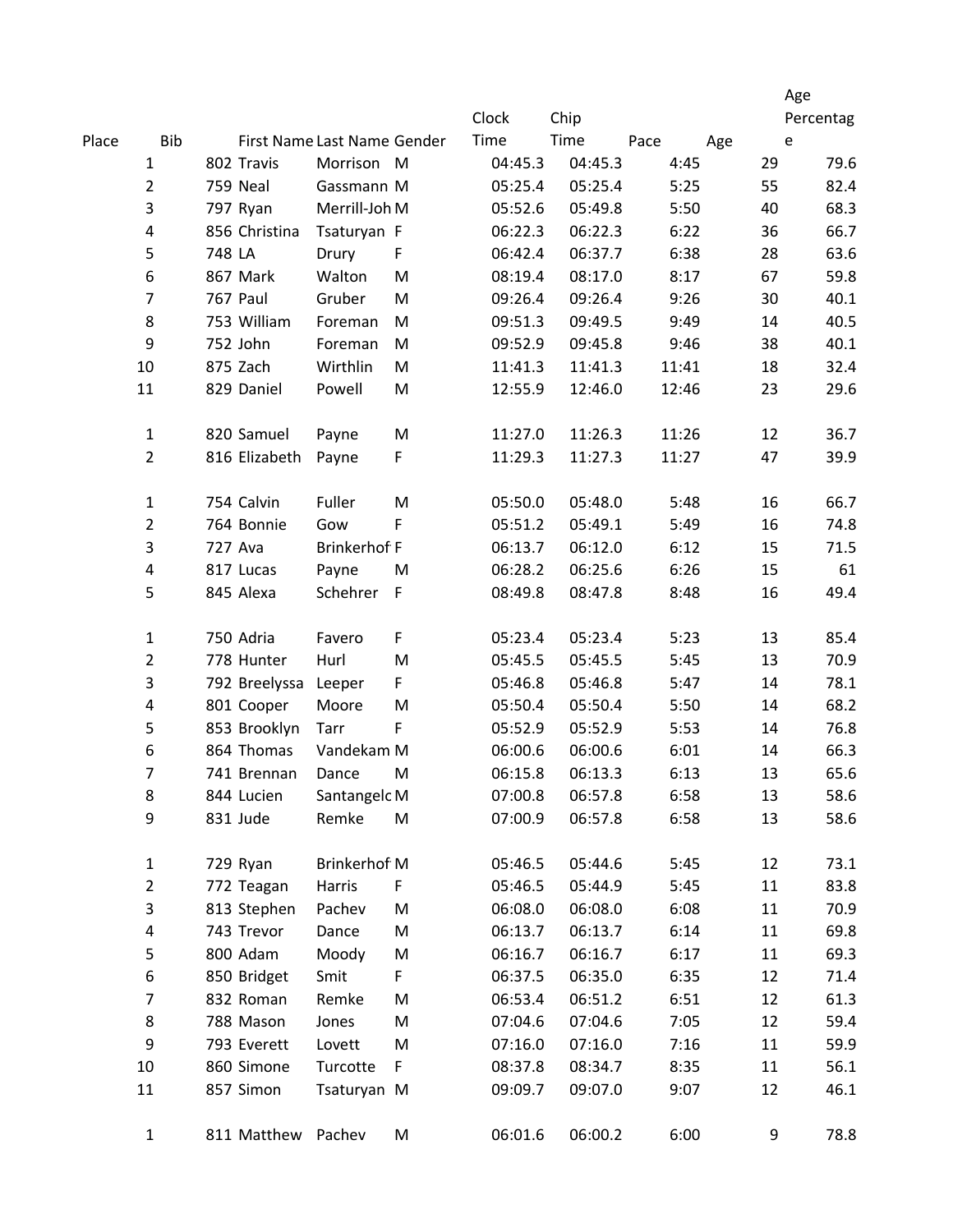| $\overline{2}$ | 805 Max                | Oler                | M | 06:32.9 | 06:31.9 | 6:32  | 9              | 72.5 |
|----------------|------------------------|---------------------|---|---------|---------|-------|----------------|------|
| 3              | 842 Olivia             | Saley               | F | 06:34.6 | 06:33.4 | 6:33  | 10             | 75.2 |
| 4              | 879 Emmy               | Favero              | F | 06:34.8 | 06:33.0 | 6:33  | 10             | 75.3 |
| 5              | 777 Cooper             | Hurl                | M | 07:00.0 | 06:59.0 | 6:59  | 10             | 64.7 |
| 6              | 782 Mina               | Ivanovic            | F | 07:10.5 | 07:09.8 | 7:10  | 9              | 71   |
| $\overline{7}$ | 859 Genevieve Turcotte |                     | F | 07:22.3 | 07:20.5 | 7:21  | 9              | 69.2 |
| 8              | 827 Daisy              | Pitkin              | F | 08:19.1 | 08:17.5 | 8:18  | 10             | 59.5 |
| 9              | 826 Leo                | Perry               | M | 08:24.6 | 08:23.4 | 8:23  | 9              | 56.4 |
| 10             | 819 Oliver             | Payne               | M | 09:10.1 | 09:08.5 | 9:09  | 9              | 51.8 |
| 11             | 734 Tennessee Burrell  |                     | M | 10:22.0 | 10:19.9 | 10:20 | 10             | 43.7 |
| $\mathbf{1}$   | 794 Brock              | Madsen              | M | 07:10.3 | 07:09.2 | 7:09  | 8              | 69.9 |
| $\overline{2}$ | 828 Stanley            | Pitkin              | M | 07:19.8 | 07:17.8 | 7:18  | $\overline{7}$ | 73.1 |
| 3              | 823 Annabelle Perry    |                     | F | 07:26.3 | 07:25.4 | 7:25  | $\overline{7}$ | 73   |
| 4              | 795 Cooper             | Madsen              | M | 07:27.6 | 07:26.5 | 7:27  | 8              | 67.2 |
| 5              | 810 Mary               | Pachev              | F | 07:28.3 | 07:27.0 | 7:27  | $\overline{7}$ | 72.7 |
| 6              | 728 Jake               | <b>Brinkerhof M</b> |   | 07:33.0 | 07:31.1 | 7:31  | 8              | 66.5 |
| 7              | 840 Isabelle           | Saley               | F | 07:52.8 | 07:51.2 | 7:51  | $\overline{7}$ | 69   |
| 8              | 807 Bella              | Pachev              | F | 07:54.2 | 07:52.1 | 7:52  | 5              | 74.1 |
| 9              | 854 Brynlee            | Tarr                | F | 09:31.2 | 09:29.5 | 9:30  | 8              | 55.1 |
| 10             | 740 Sierra             | D'Acquisto F        |   | 09:49.2 | 09:46.8 | 9:47  | 6              | 57.4 |
| 11             | 839 Gabriel            | Saley               | M | 11:40.5 | 11:38.9 | 11:39 | 5              | 53.5 |
| $\mathbf{1}$   | 862 Fritz              | Van De Kar M        |   | 04:42.5 | 04:41.2 | 4:41  | 42             | 86.1 |
| $\overline{2}$ | 855 David              | Taylor              | M | 04:55.0 | 04:53.6 | 4:54  | 54             | 90.6 |
| 3              | 880 Melchor            | Suaste              | M | 04:58.0 | 04:56.0 | 4:56  | 44             | 83.1 |
| 4              | 804 David              | Nierenberg M        |   | 05:00.5 | 04:59.0 | 4:59  | 40             | 79.9 |
| 5              | 758 Neal               | Gassmann M          |   | 05:20.2 | 05:18.6 | 5:19  | 55             | 84.1 |
| 6              | 806 Alexander Pachev   |                     | M | 05:29.8 | 05:28.5 | 5:29  | 49             | 77.9 |
| 7              | 818 Mark               | Payne               | M | 05:53.2 | 05:51.3 | 5:51  | 49             | 72.9 |
| 1              | 730 Afton              | <b>Brown</b>        | F | 06:01.0 | 05:58.9 | 5:59  | 40             | 72.4 |
| $\overline{2}$ | 824 Christina          | Perry               | F | 13:20.2 | 13:16.9 | 13:17 | 40             | 32.6 |
| 1              | 830 Olaf               | Questereit M        |   | 12:05.8 | 12:04.3 | 12:04 | 54             | 36.7 |
| 1              | 725 Brandon            | <b>Books</b>        | M | 05:24.7 | 05:23.5 | 5:24  | 25             | 70.2 |
| $\overline{2}$ | 866 Isaac              | Wagle               | M | 05:47.2 | 05:46.7 | 5:47  | 20             | 65.5 |
| 3              | 865 Abbi               | Wagle               | F | 06:14.7 | 06:13.1 | 6:13  | 20             | 67.8 |
| $\mathbf{1}$   | 876 Janel              | Zick                | F | 05:43.8 | 05:41.8 | 5:42  | 30             | 74   |
| $\overline{2}$ | 835 Chris              | Robinson            | M | 05:49.7 | 05:48.2 | 5:48  | 30             | 65.2 |
| 3              | 803 Clark              | Moser               | M | 05:51.8 | 05:49.4 | 5:49  | 33             | 65.5 |
| 4              | 735 Meryl              | Call                | F | 07:14.5 | 07:12.9 | 7:13  | 34             | 58.7 |
| 5              | 836 Kate               | Romanovsl F         |   | 07:35.9 | 07:33.2 | 7:33  | 31             | 55.8 |
| 1              | 755 Kevin              | Fuller              | M | 06:40.4 | 06:38.7 | 6:39  | 45             | 62.2 |